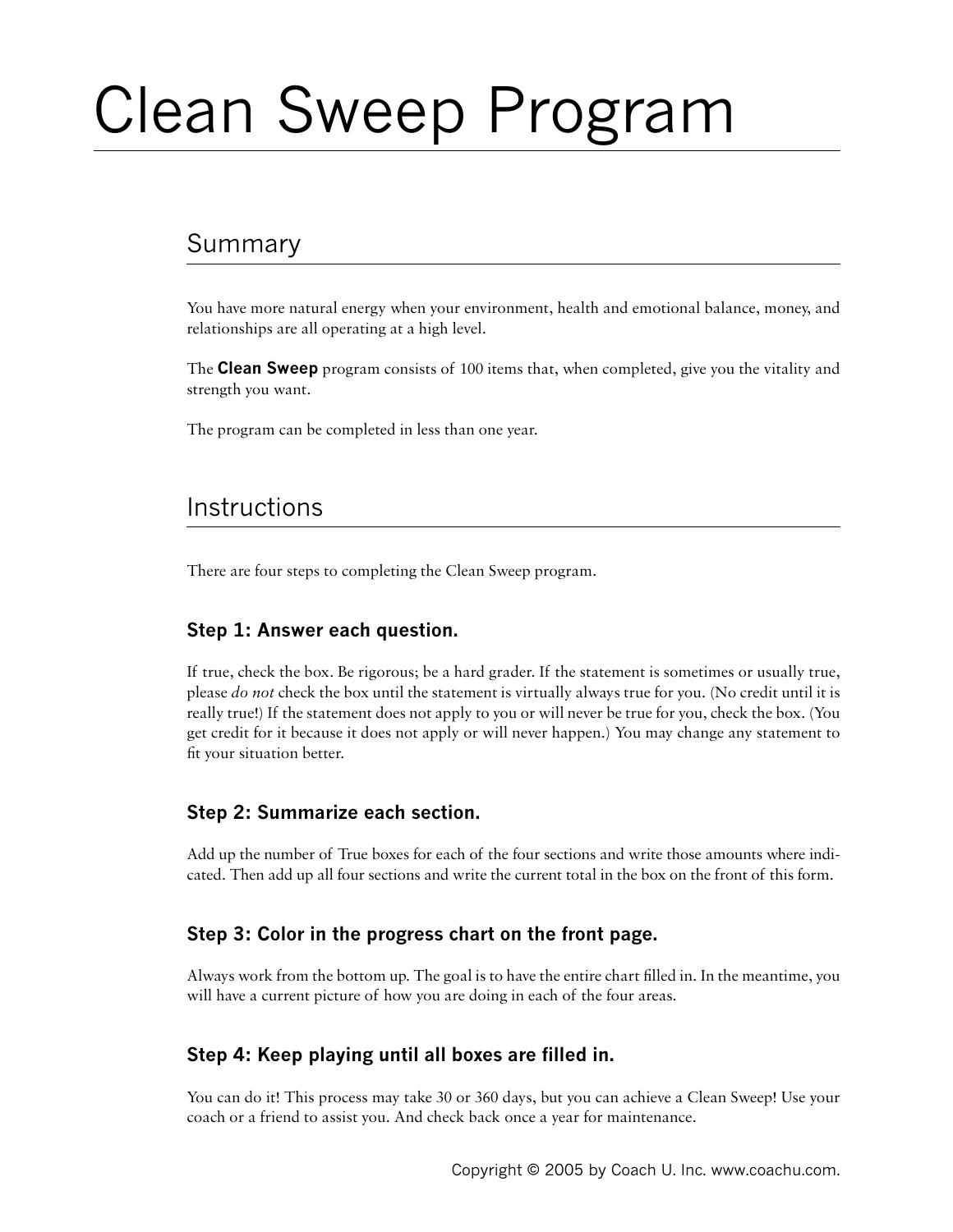# Progress Chart: Clean Sweep Program 100-Point Checklist

| Sections       |             |         |             |             |  |  |  |  |
|----------------|-------------|---------|-------------|-------------|--|--|--|--|
| $\#$           | $\mathsf A$ | $\sf B$ | $\mathsf C$ | $\mathsf D$ |  |  |  |  |
| 25             |             |         |             |             |  |  |  |  |
| 24             |             |         |             |             |  |  |  |  |
| 23             |             |         |             |             |  |  |  |  |
| 22             |             |         |             |             |  |  |  |  |
| 21             |             |         |             |             |  |  |  |  |
| 20             |             |         |             |             |  |  |  |  |
| 19             |             |         |             |             |  |  |  |  |
| $18\,$         |             |         |             |             |  |  |  |  |
| $17\,$         |             |         |             |             |  |  |  |  |
| $16\,$         |             |         |             |             |  |  |  |  |
| $15\,$         |             |         |             |             |  |  |  |  |
| $14\,$         |             |         |             |             |  |  |  |  |
| $13\,$         |             |         |             |             |  |  |  |  |
| $12\,$         |             |         |             |             |  |  |  |  |
| $1\,1$         |             |         |             |             |  |  |  |  |
| $10\,$         |             |         |             |             |  |  |  |  |
| $\mathsf 9$    |             |         |             |             |  |  |  |  |
| $\,8\,$        |             |         |             |             |  |  |  |  |
| $\overline{7}$ |             |         |             |             |  |  |  |  |
| $\epsilon$     |             |         |             |             |  |  |  |  |
| $\mathbf 5$    |             |         |             |             |  |  |  |  |
| $\overline{4}$ |             |         |             |             |  |  |  |  |
| $\mathbf{3}$   |             |         |             |             |  |  |  |  |
| $\overline{c}$ |             |         |             |             |  |  |  |  |
| $\,1$          |             |         |             |             |  |  |  |  |

Give yourself credit as you get points from the 100-point program. Fill in columns from the bottom up.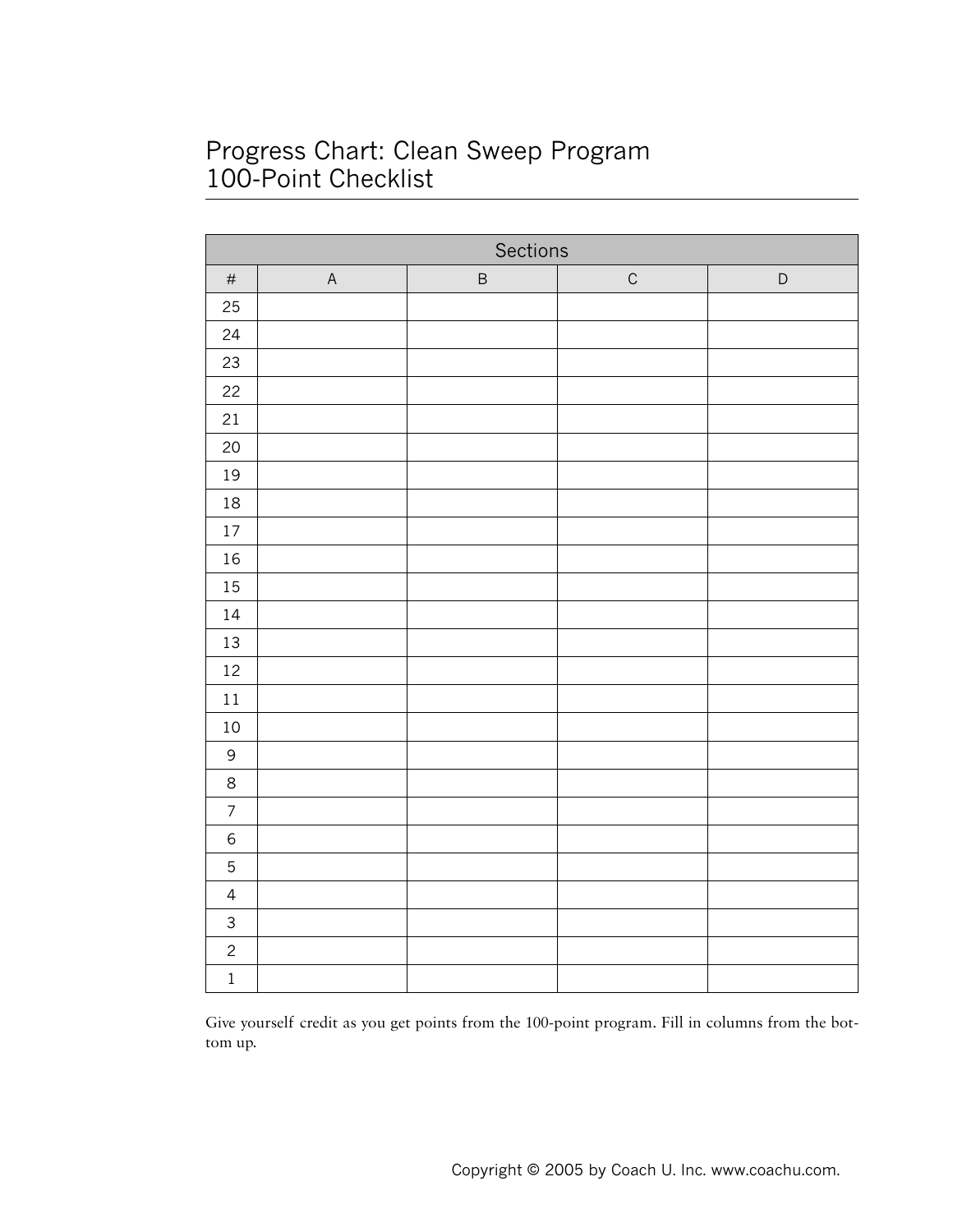- My personal files, papers, and receipts are neatly filed away.
- $\circ$  My car is in excellent condition (doesn't need mechanical work, repairs, cleaning or replacing).
- My home is neat and clean (vacuumed, closets clean, desks and tables clear, furniture in good repair, windows clean).
- My appliances, machinery, and equipment work well (refrigerator, toaster, snowblower, water heater, toys).
- My clothes are all clean and pressed, make me look great (no wrinkles, baskets of laundry, or torn, out-of-date, or ill-fitting clothes).
- My plants and animals are healthy (fed, watered, getting light and love).
- $\circ$  My bed and bedroom let me have the best sleep possible (firm bed, light, air).
- $\circ$  I live in a home or apartment that I love.
- $\bigcirc$  I surround myself with beautiful things.
- $\circ$  I live in the geographic area I choose.
- $\circ$  There is ample and healthy light around me.
- $\circ$  I consistently have adequate time, space, and freedom in my life.
- $\circ$  I am not damaged by my environment.
- $\circ$  I am not tolerating anything about my home or work environment.
- $\circ$  My work environment is productive and inspiring (synergistic, with ample tools and resources, and with no undue pressure).
- $\circ$  I recycle.
- $\circ$  I use non-ozone-depleting products.
- $\bigcirc$  My hair is the way I want it.
- $\circ$  I surround myself with music that makes my life more enjoyable.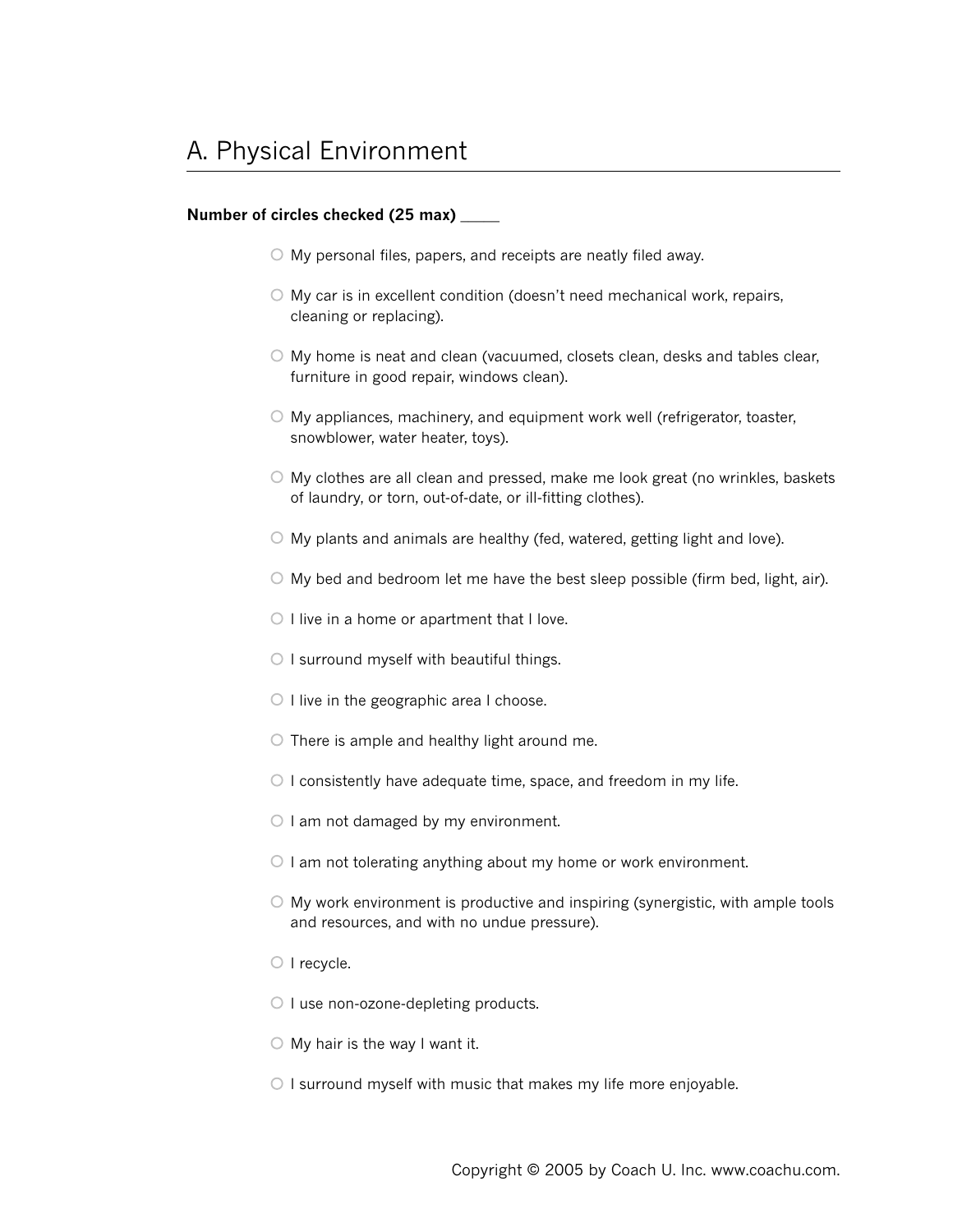- $\circ$  My bed is made daily.
- $\circ$  I don't injure myself or bump into things.
- O People feel comfortable in my home.
- $\bigcirc$  I drink purified water.
- $\circ$  I have nothing around the house or in storage that I do not need.
- $\circ$  I am consistently early or easily on time.

# B. Health and Emotional Balance

- $\circ$  I use caffeine (chocolate, coffee, colas, tea) less than three times per week, total.
- $\circ$  I rarely eat sugar (less than three times per week.).
- $\circ$  I rarely watch television (less than five hours per week).
- $\circ$  I rarely drink alcohol (less than two drinks per week).
- $\circ$  My teeth and gums are healthy (have seen a dentist in the last six months).
- $\bigcirc$  My cholesterol count is healthful.
- My blood pressure is healthful.
- $\circ$  I have had a complete physical exam in the past three years.
- O I do not smoke tobacco or other substances.
- $\circ$  I do not use illegal drugs or misuse prescribed medications.
- $\circ$  I have had a complete eye exam within the past two years (glaucoma check, vision test).
- $\circ$  My weight is within my ideal range.
- $\bigcirc$  My nails are healthy and attractive.
- $\circ$  I don't rush or use adrenaline to get the job done.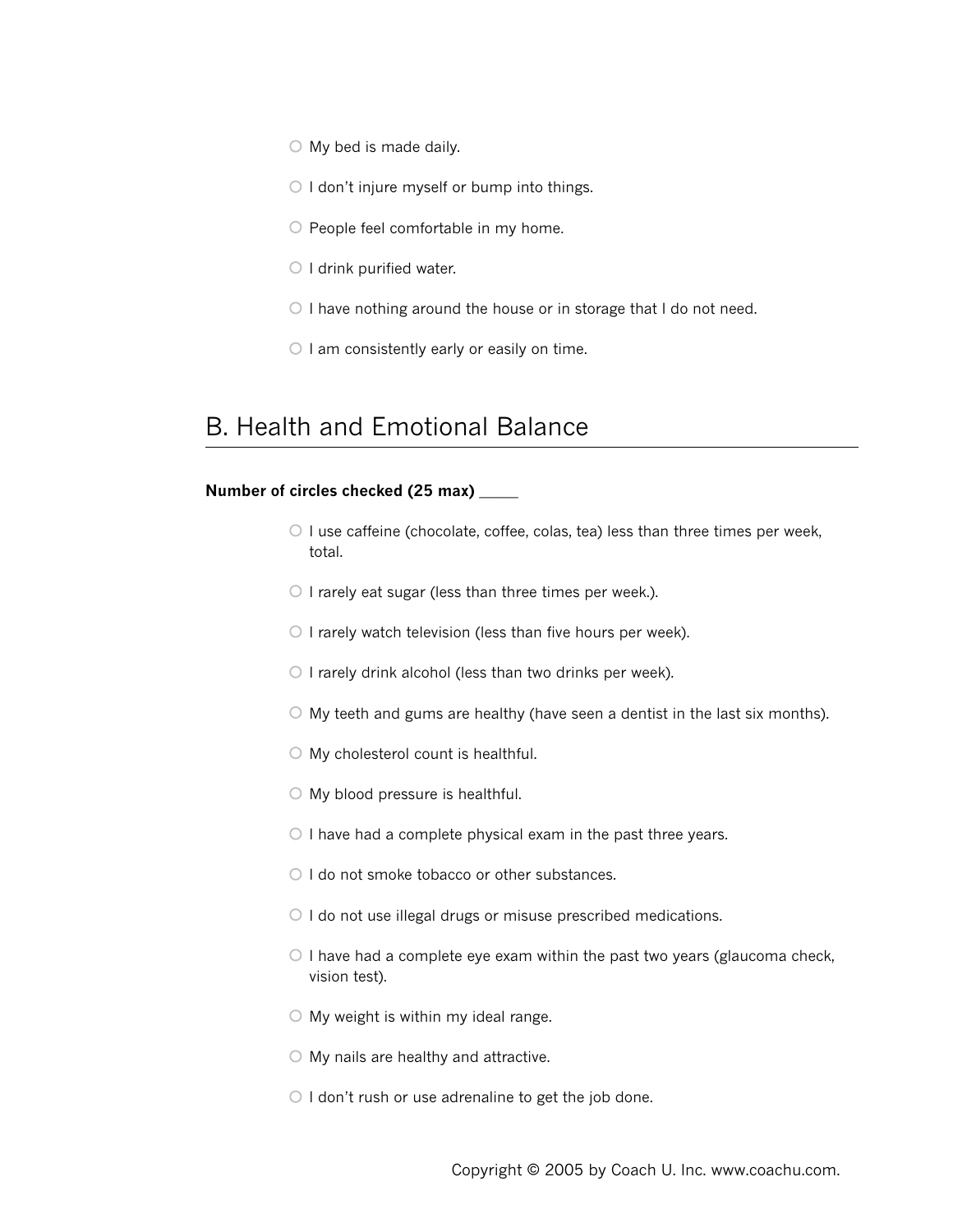- $\circ$  I have a rewarding life beyond my work or profession.
- $\circ$  I have something to look forward to virtually every day.
- $\circ$  I have no habits that I find to be unacceptable.
- O I am aware of the physical or emotional problems or conditions I have, and I am now fully taking care of all of them.
- $\circ$  I consistently take evenings, weekends, and holidays off and take at least two weeks of vacation each year.
- $\circ$  I have been tested for the AIDS antibody.
- $\circ$  I use well-made sunglasses.
- O I do not suffer.
- $\bigcirc$  I floss daily.
- $\circ$  I walk or exercise at least three times per week.
- $\circ$  I hear well.

## C. Money

- $\circ$  I currently save at least 10 percent of my income.
- $\circ$  I pay my bills on time, virtually always.
- My income source or revenue base is stable and predictable.
- $\circ$  I know how much I must have to be minimally financially independent, and I have a plan to get there.
- O I have returned or made good on any money I borrowed.
- $\circ$  I have written agreements and am current with payments to individuals or companies to whom I owe money.
- $\circ$  I have six months' living expenses in a money market-type account.
- $\circ$  I live on a weekly budget that allows me to save and not suffer.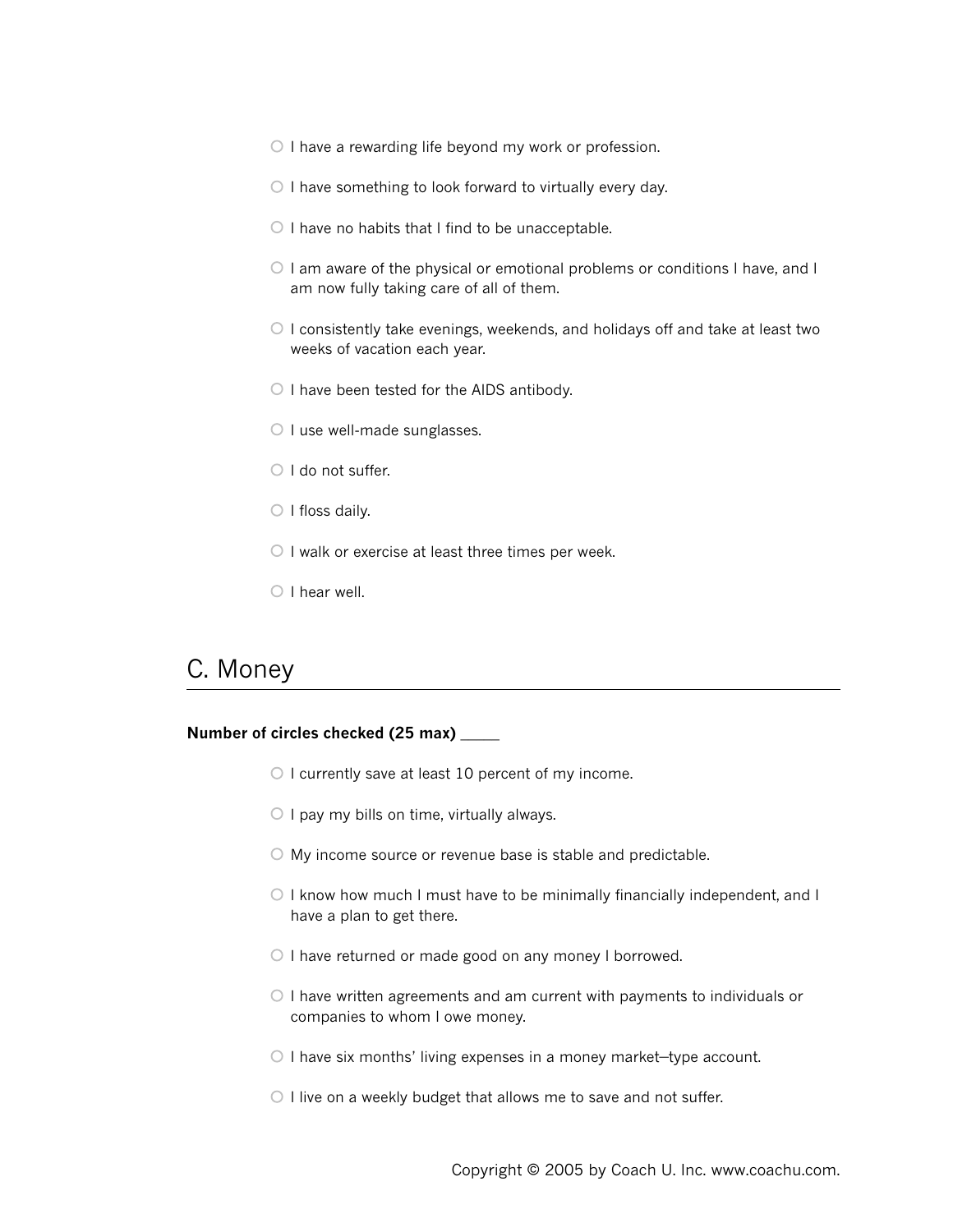$\circ$  All my tax returns have been filed, and all my taxes have been paid.

- $\circ$  I currently live well, within my means.
- $\circ$  I have excellent medical insurance.
- My assets (car, home, possessions, treasures) are well insured.
- $\circ$  I have a financial plan for the next year.
- $\circ$  I have no legal clouds hanging over me.
- $\bigcirc$  My will is up to date and accurate.
- $\circ$  Any parking tickets, alimony, or child support I owe is paid and current.
- My investments do not keep me awake at night.
- $\bigcirc$  I know how much I am worth.
- $\circ$  I am on a career or professional or business track that is or will soon be financially and personally rewarding.
- $\circ$  My earnings are commensurate with the effort I put into my job.
- $\circ$  I have no loose ends at work.
- $\circ$  I am in relationships with people who can assist in my career or professional development.
- $\circ$  I rarely miss work due to illness.
- $\circ$  I am putting aside enough money each month to reach financial independence.
- $\circ$  My earnings outpace inflation, consistently.

## D. Relationships

- $\circ$  I have told my parents in the last three months that I love them.
- $\bigcirc$  I get along well with my sibling(s).
- $\circ$  I get along well with my coworkers and/or clients.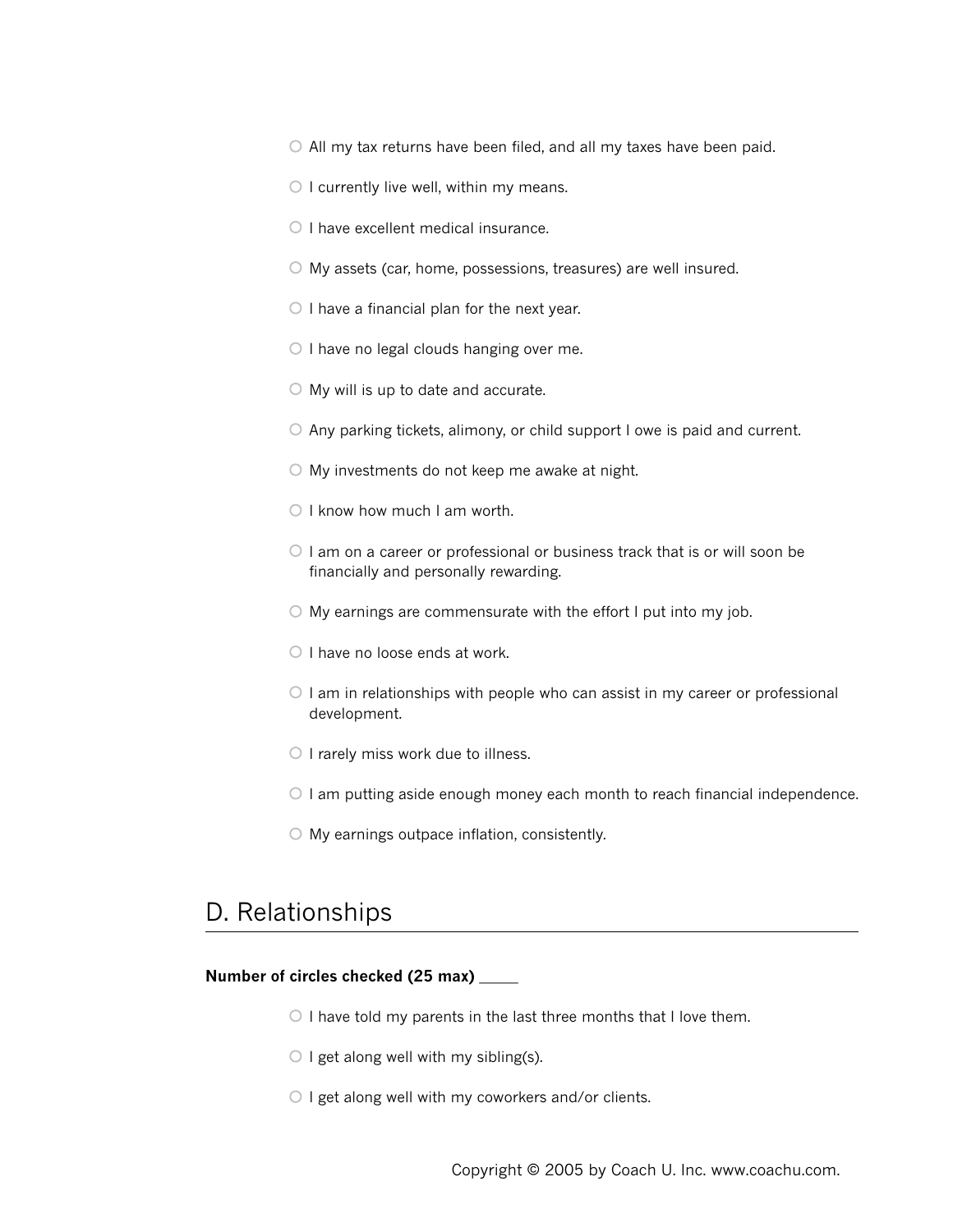- $\circ$  I get along well with my manager and/or staff.
- $\circ$  There is no one who I would dread or feel uncomfortable running across (in the street, at an airport, or at a party).
- $\bigcirc$  I put people first and results second.
- $\circ$  I have let go of the relationships that drag me down or damage me. ("Let go" means to end, walk away from, state a problem with, handle, or no longer be attached to.)
- $\circ$  I have communicated or attempted to communicate with everyone who I have damaged, injured, or seriously disturbed, even if it wasn't fully my fault.
- $\bigcirc$  I do not gossip or talk about others.
- $\circ$  I have a circle of friends and/or family who love and appreciate me for who I am, more than just what I do for them.
- $\bigcirc$  I tell people how they can satisfy me.
- $\circ$  I am fully caught up with letters and calls.
- $\circ$  I always tell the truth, no matter what.
- $\circ$  I receive enough love from people around me to feel good.
- $\circ$  I have fully forgiven those people who have hurt or damaged me, whether it was deliberate or not.
- $\circ$  I am a person of my word; people can count on me.
- $\circ$  I quickly clear miscommunications and misunderstandings when they do occur.
- $\bigcirc$  I live life on my terms, not by the rules or preferences of others.
- $\circ$  There is nothing unresolved with my past loves or spouses.
- $\circ$  I am in tune with my wants and needs and get them taken care of.
- $\circ$  I do not judge or criticize others.
- $\circ$  I do not take personally the things that people say to me.
- $\circ$  I have a best friend or soul mate.
- $\circ$  I state requirements rather than complaining.
- $\circ$  I spend time with people who don't try to change me.